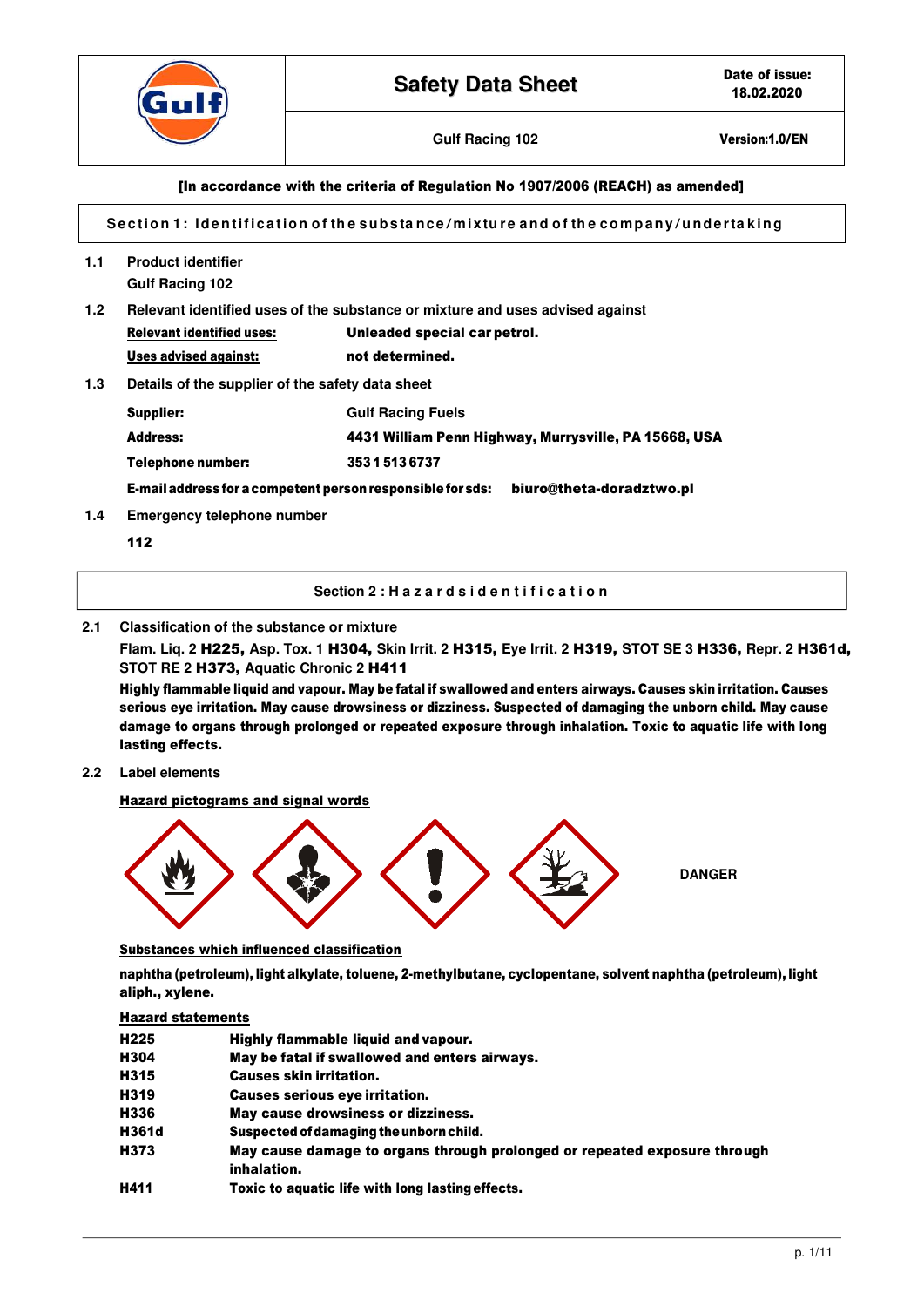| $G$ ulf $f$ | <b>Safety Data Sheet</b> | Date of issue:<br>18.02.2020 |
|-------------|--------------------------|------------------------------|
|             | <b>Gulf Racing 102</b>   | Version:1.0/EN               |

| <b>Precautionary statements</b> |                                                                                                                       |
|---------------------------------|-----------------------------------------------------------------------------------------------------------------------|
| <b>P202</b>                     | Do not handle until all safety precautions have been read and understood.                                             |
| <b>P210</b>                     | Keep away from heat, hot surfaces, sparks, open flames and other ignition sources.<br>No smokina.                     |
| <b>P260</b>                     | Do not breathe mist/vapours.                                                                                          |
| P273                            | Avoid release to the environment.                                                                                     |
| <b>P280</b>                     | Wear protective gloves/protective clothing/eye protection.                                                            |
| P301+P310                       | IF SWALLOWED: Immediately call a POISON CENTER / doctor.                                                              |
| <b>P331</b>                     | Do NOT induce vomiting.                                                                                               |
|                                 | P303+P361+P353 IF ON SKIN (or hair): Take off immediately all contaminated clothing. Rinse skin<br>with water/shower. |
| P308+P313                       | If exposed or concerned: Get medical advice/attention.                                                                |

# **2.3 Other hazards**

 $3.1$ 

**3.2 Mixtures** 

Components of this mixture meet criteria for PBT or vPvB in accordance with Annex XIII of REACH Regulation.

| Section 3:                          | Composition/information on ingredients                                                                            |
|-------------------------------------|-------------------------------------------------------------------------------------------------------------------|
| <b>Substances</b>                   |                                                                                                                   |
| Not applicable.                     |                                                                                                                   |
| <b>Mixtures</b>                     |                                                                                                                   |
| naphtha (petroleum), light alkylate |                                                                                                                   |
| <b>Range of percentages:</b>        | $1 - 40%$                                                                                                         |
| <b>CAS number:</b>                  | 64741-66-8                                                                                                        |
| <b>EC</b> number:                   | 265-068 -8                                                                                                        |
| Index number:                       | 649-276-00-X                                                                                                      |
| <b>Registration number:</b>         | 01-2119457610-43-XXXX                                                                                             |
| <b>Classification*:</b>             | Flam. Liq. 2 H225, Asp. Tox. 1 H304, Skin Irrit. 2 H315,                                                          |
|                                     | STOT SE 3 H336, Aquatic Chronic 2 H411                                                                            |
|                                     | *taking into account the note P, the product contains less than 0.1 w/w % of benzene and less than 0,1% n-hexane. |
| toluene                             |                                                                                                                   |
| <b>Range of percentages:</b>        | $1 - 35%$                                                                                                         |
| <b>CAS number:</b>                  | 108-88-3                                                                                                          |
| <b>EC</b> number:                   | 203-625-9                                                                                                         |
| Index number:                       | 601-021-00-3                                                                                                      |
| <b>Registration number:</b>         | 01-2119471310-51-XXXX                                                                                             |
| <b>Classification:</b>              | Flam. Liq. 2 H225, Repr. 2 H361d, Asp. Tox. 1 H304, STOT RE2<br>H373, Skin Irrit. 2 H315, STOT SE 3 H336          |
| environment.                        | Substance with a specific value at the Community level of the permissible concentration in the work               |
| 2-methylbutane                      |                                                                                                                   |
| <b>Range of percentages:</b>        | $1 - 25%$                                                                                                         |
| <b>CAS number:</b>                  | 78-78-4                                                                                                           |
| <b>EC</b> number:                   | 201-142-8                                                                                                         |
| Index number:                       | 601-085-00-2                                                                                                      |
| <b>Registration number:</b>         | 01-2119475602-38-XXXX                                                                                             |
| <b>Classification:</b>              | Flam. Liq. 1 H224, Aquatic Chronic 2 H411, Asp. Tox. 1 H304,<br><b>STOT SE. 3 H336</b>                            |
|                                     | EUH066 - additional classification phrase that informs about hazards                                              |
|                                     | Substance with a specific value at the Community level of the permissible concentration in the work environment.  |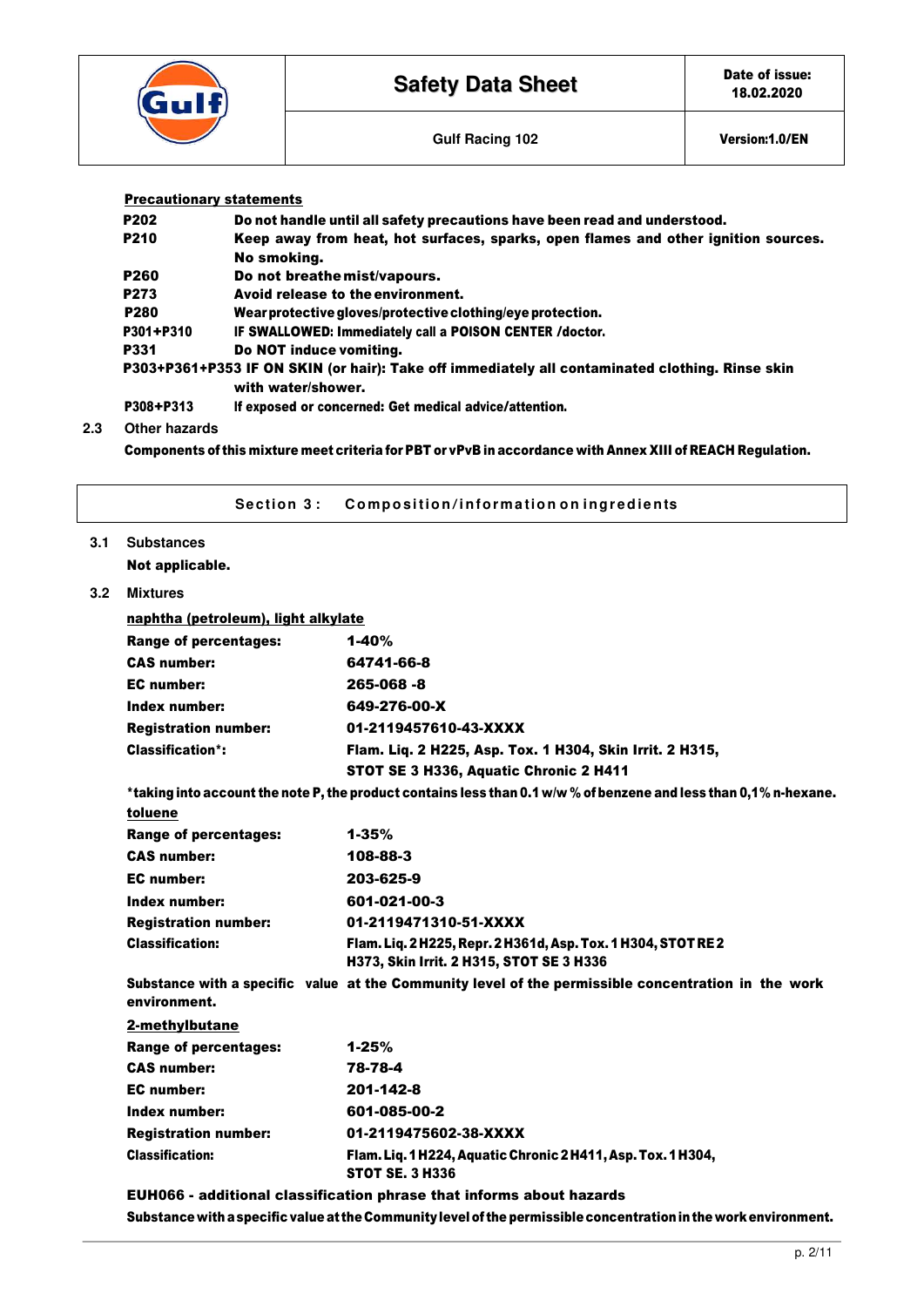

| solvent naphtha (petroleum), light aliph. |                                                                                                                                                     |
|-------------------------------------------|-----------------------------------------------------------------------------------------------------------------------------------------------------|
| <b>Range of percentages:</b>              | $1 - 20%$                                                                                                                                           |
| <b>CAS number:</b>                        | 64742-89-8                                                                                                                                          |
| <b>EC</b> number:                         | 265-192-2                                                                                                                                           |
| Index number:                             | 649-267-00-0                                                                                                                                        |
| <b>Registration number:</b>               | 01-2119471306-40-0018                                                                                                                               |
| <b>Classification*:</b>                   | Flam. Liq. 3 H226, Aquatic Chronic 2 H411, Asp. Tox. 1 H304,<br>Skin Irrit. 2 H315, STOT SE. 3 H336                                                 |
|                                           | *taking into account the note P, the product contains less than 0.1 w/w % of benzene                                                                |
| cyclopentane                              |                                                                                                                                                     |
| Range of percentages:                     | $1 - 20%$                                                                                                                                           |
| <b>CAS number:</b>                        | 287-92-3                                                                                                                                            |
| <b>EC</b> number:                         | 206-016-6                                                                                                                                           |
| Index number:                             | 601-030-00-2                                                                                                                                        |
| <b>Registration number:</b>               |                                                                                                                                                     |
| <b>Classification:</b>                    | Flam. Liq. 2H225, Asp. Tox. 1H304, STOTSE. 3H336,<br><b>Aquatic Chronic 2 H412</b>                                                                  |
|                                           | EUH066 - additional classification phrase that informs about hazards                                                                                |
| ethanol                                   |                                                                                                                                                     |
| Range of percentages:                     | $1 - 10%$                                                                                                                                           |
| <b>CAS number:</b>                        | 64-17-5                                                                                                                                             |
| <b>EC</b> number:                         | 200-578-6                                                                                                                                           |
| Index number:                             | 603-002-00-5                                                                                                                                        |
| <b>Registration number:</b>               | 01-2119457610-43-XXXX                                                                                                                               |
| <b>Classification:</b>                    | <b>Flam. Liq. 2 H225</b>                                                                                                                            |
| xylene                                    |                                                                                                                                                     |
| Range of percentages:                     | $0 - 10%$                                                                                                                                           |
| <b>CAS number:</b>                        | 1330-20-7                                                                                                                                           |
| <b>EC</b> number:                         | 215-535-7                                                                                                                                           |
| Index number:                             | 601-022-00-9                                                                                                                                        |
| <b>Registration number:</b>               | 01-2119488216-32-XXXX                                                                                                                               |
| <b>Classification:</b>                    | Flam. Liq. 3 H226, Asp. Tox. 1 H304, Acute Tox. 4 H312, Skin Irrit. 2 H315,<br>Eye Irrit. 2 H319, Acute Tox. 4 H332, STOT SE 3 H335, STOT RE 2 H373 |
|                                           | Substance with a specific value at the Community level of the nermissible concentration in the work environme                                       |

Substance with a specific value at the Community level of the permissible concentration in the work environment. Full text of each relevant H phrases is given in section 16 of SDS.

Section 4: First aid measures

#### **4.1 Description of first aid measures**

Skin contact: remove contaminated clothing, immediately wash skin with plenty of water. If there was no irritation, it is advisable to use soap. If irritation occurs, consult a doctor.

Eye contact: consult a doctor if disturbing symptoms appear. Protect non- irritated eye, remove contact lenses. Rinse the irritated eye thoroughly with water for 10-15 minutes. Avoid strong stream of water - the risk of cornea damage.

Ingestion: do not induce vomiting. Rinse mouth with water. Never give anything by mouth to an unconscious person. Call a doctor immediately and show container or label.

Inhalation: consult a doctor immediately. Remove victim to fresh air, keep warm and at rest. Symptoms may be delayed. The exposed person may need to be kept under medical surveillance for 24 hours.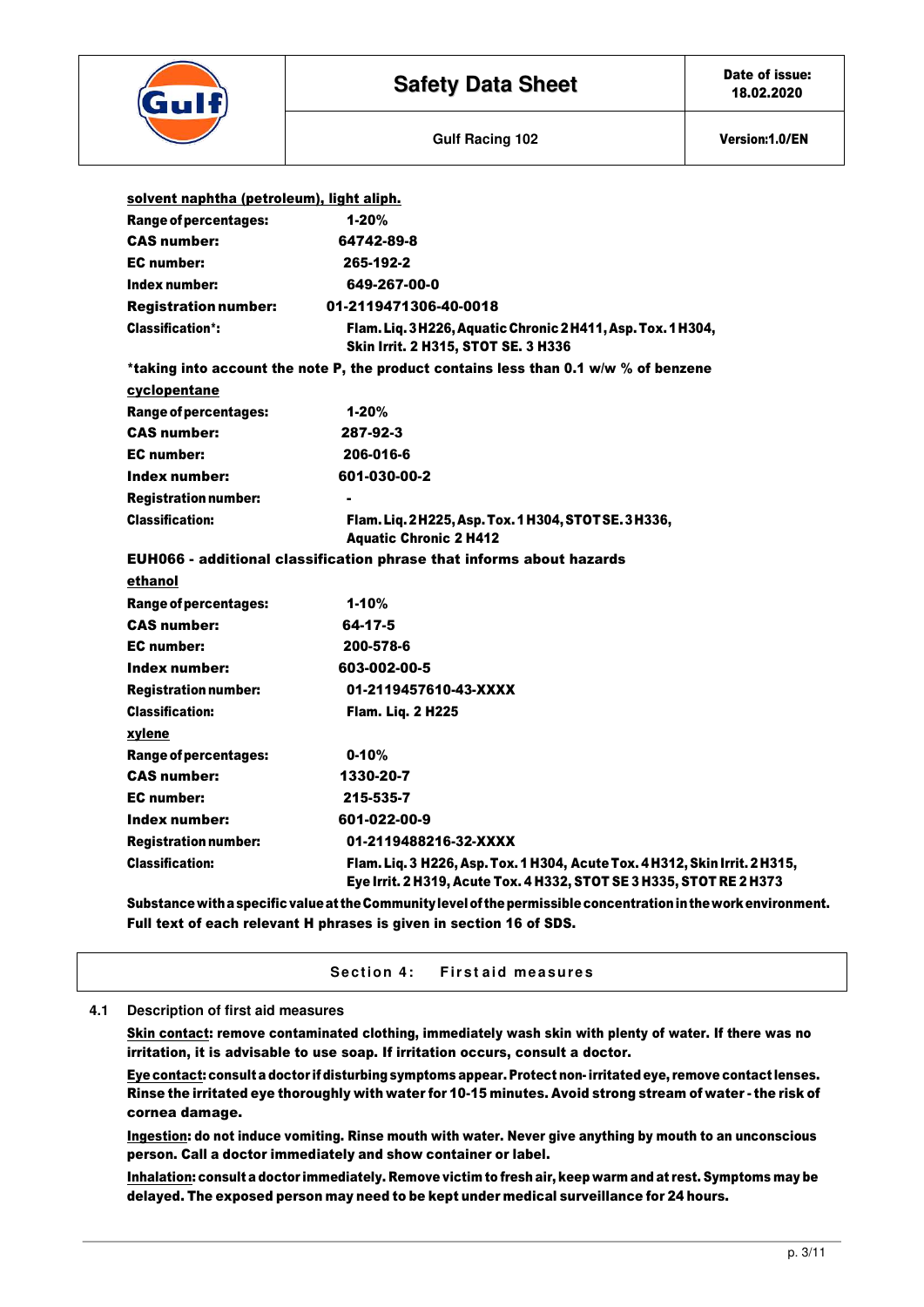

Symptoms may be delayed.

Eye contact: redness, mild irritation, tearing.

Skin contact: in the case of frequent or prolonged contact may cause redness, dryness, inflammation, irritation. Inhalation: sore throat and respiratory tract, headache and dizziness. In serious cases, after 24 hours there is inflammation of the bronchi and lungs. In severe cases, pulmonary edema or loss of consciousness may occur. Ingestion: abdominal pain, nausea, vomiting, risk of pulmonary aspiration and chemical pneumonitis. In serious cases fainting may occur, hemolysis, disorders of internal organs.

- **4.3 Indication of any immediate medical attention and special treatment needed**  Doctor makes a decision regarding further medical treatment after thoroughly examination of the injured.
	- Section 5: Fire fighting measures
- **5.1 Extinguishing media**  Suitable extinguishing media: CO<sub>2</sub> extinguishers, foam extinguishers, powder extinguishers with ABC/BC putting powder, water spray. Unsuitable extinguishing media: water jet – risk of the propagation of the flame.
- **5.2 Special hazards arising from the substance or mixture**

During the combustion, toxic gases may be generated, such as carbon monoxide, nitric oxides, organic vapors, etc. Avoid inhalation of combustion products that may pose a health risk.

**5.3 Advice for firefighters** 

The protective measures typical in case of fire. Do not stay in the danger zone without adequate fire-resistant clothing and chemical-contained breathing apparatus with independent air circulation. Highly flammable product. Fire or an increase of heating pressure in the tank create a risk of explosion. The affected area should be isolated and any action dangerous for human health or life should be avoided. Product vapors are heavier than air and accumulate in the lower parts of the premises. Formation of explosive mixtures with air is highly probable - if such a danger occurs, order an immediate evacuation. Containers exposed to fire should be cooled from a safe distance with water spray jet. Do not allow extinguishing water entering drains, surface water and groundwater .

**Section 6 : A c c i d e n ta l r e l e a s e m e a s u r e s** 

**6.1 Personal precautions, protective equipment and emergency procedures** 

Limit the access for the outsiders into the breakdown area, until the suitable cleaning operations are completed. In case of large spills, isolate the affected area. Avoid direct contact with releasing product. Avoid breathing vapors. Use personal protective equipment. Avoid contact with eyes and skin. Provide adequate ventilation. Remove all sources of ignition, extinguish flames, prohibit smoking. Danger of slipping on spilled product.

**6.2 Environmental precautions** 

In case of release of large amounts of the mixture, it is necessary to take appropriate steps to prevent it from spreading into the environment. Do not let the product to get to the sewage system. Notify relevant emergency services. Replace the contaminated soil.

**6.3 Methods and material for containment and cleaning up** 

Large spill: isolate the place of liquid accumulation, pump away the collected liquid.

Small spill: collect with incombustible materials which absorb liquids (for example: sand, soil, universal firming agents, silica, vermiculite, etc.) and place in labeled containers. Treat the collected material as waste. Clean and ventilate the affected area.

**6.4 Reference to other sections** 

Appropriate conduct with waste product – see section 13. Personal protective equipment – see section 8.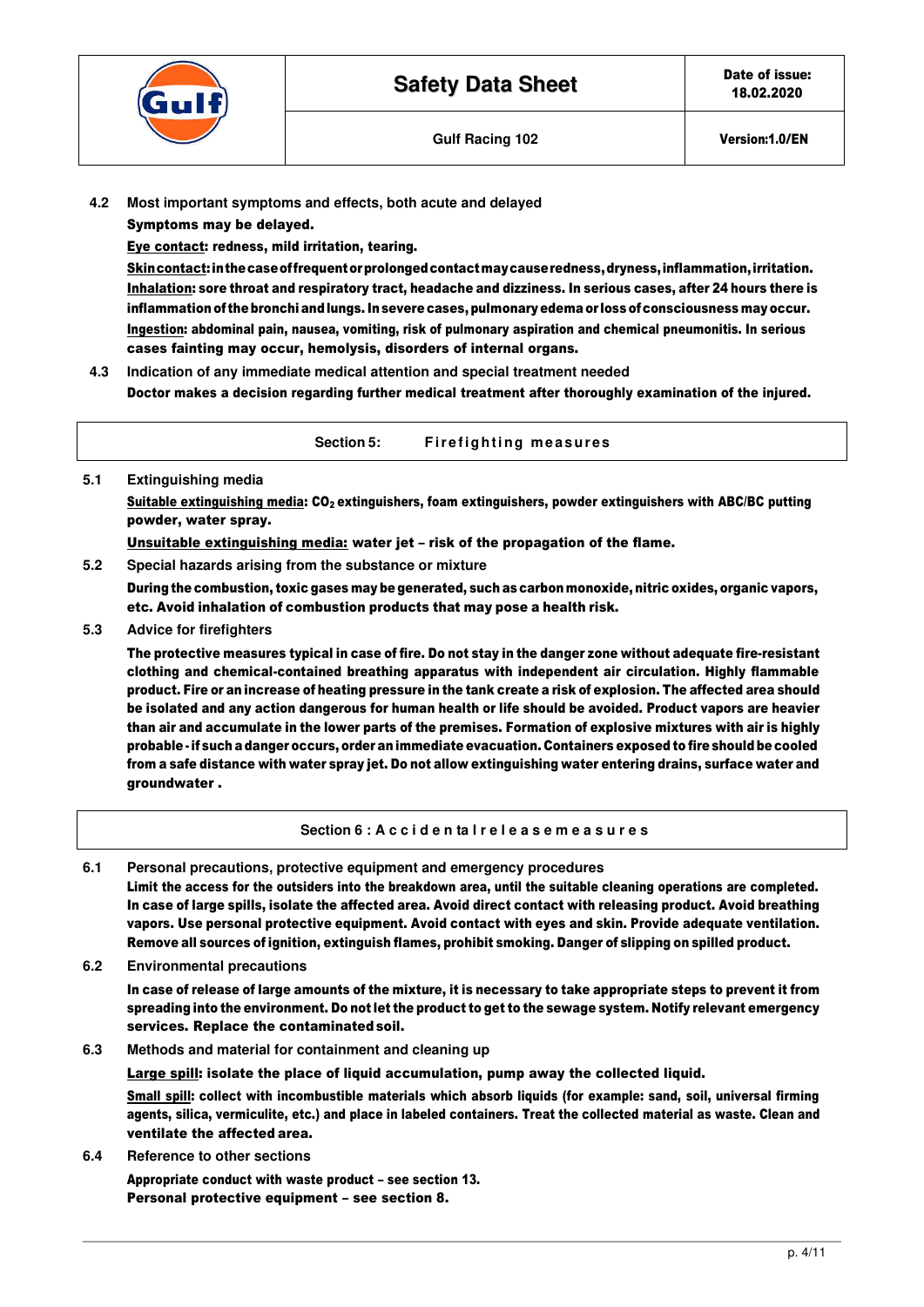

#### **S e c t i o n 7 : H a n d l i n g a n d s to r a g e**

**7.1 Precautions for safe handling** 

Handle in accordance with good occupational hygiene and safety practices. Avoid contact with eyes and skin. Before the break and after work wash your hands. Unused containers should be tightly closed. Ensure adequate ventilation in the premises where the product is used. Do not inhale the vapors. Keep away from the mouth. Do not allow to create the fumes in the concentrations higher than combustion limits. Eliminate sources of ignition do not use open flames, no smoking, no sparking tools and clothing fabrics which are susceptible to electrify; protect the tanks from heat, install electrical equipment in explosion-proof technology. Pregnant women should not be exposed to the product.

#### **7.2 Conditions for safe storage, including any incompatibilities**

Keep in certified, properly labeled, closed, steel containers in a cool, well ventilated warehouse. Keep on a hard impermeable surface made of materials resistant to hydrocarbons. Tanks should be filled up to 90% of their volume. Smoking, eating, using open fire and tools creating sparks is not allowed. Keep away from oxidizing agents.

#### **7.3 Specific end use(s)**

No information about other uses than those mentioned in subsection 1.2.

Section 8: Exposure controls/personal protection

#### **8.1 Control parameters**

| <b>Specification</b>          | TWA 8 hour              | STEL 15 min                         |
|-------------------------------|-------------------------|-------------------------------------|
| <b>toluene [CAS 108-88-3]</b> | 192 mg/m $3$            | $384 \text{ mg/m}^3 \text{ (skin)}$ |
| 2-methylbutane [CAS 78-78-4]  | 3 000 mg/m <sup>3</sup> | 1 000 mg/m <sup>3</sup>             |
| xylene [CAS 1330-20-7]        | 221 mg/m <sup>3</sup>   | 442 mg/m <sup>3</sup> (skin)        |

Legal Basis: Commission Directive 2006/15/EC, 2000/39/EC, 2009/161/EC, 2017/164/EU, 2019/1831/EU.

Please check any national occupational exposure limit values in your country for substance contained in this product.

# **DNEL values**

| <b>Population</b>     | <b>Exposure route</b>               | <b>Exposure /effect</b>   | <b>DNEL</b>                                  |
|-----------------------|-------------------------------------|---------------------------|----------------------------------------------|
|                       | naphtha (petroleum), light alkylate |                           |                                              |
| workers               | inhalation                          | systemic/ acute toxicity  | 1 300 mg/m <sup>3</sup> /15 min              |
| workers               | inhalation                          | local /acute toxicity     | 1 100 mg/m <sup>3</sup> /15 min<br>(aerosol) |
| workers               | inhalation                          | systemic/chronic toxicity | 840 mg/m $3/8h$ (aerosol)                    |
| workers               | oral                                | systemic/acute toxicity   | 1 200 mg/m <sup>3</sup> /15 min<br>(aerozol) |
| general<br>population | oral                                | systemic/ acute toxicity  | 640 mg/m $3/15$ min<br>(aerozol)             |
| general<br>population | inhalation                          | systemic/chronic toxicity | 180 mg/m $3/24h$ (aerosol)                   |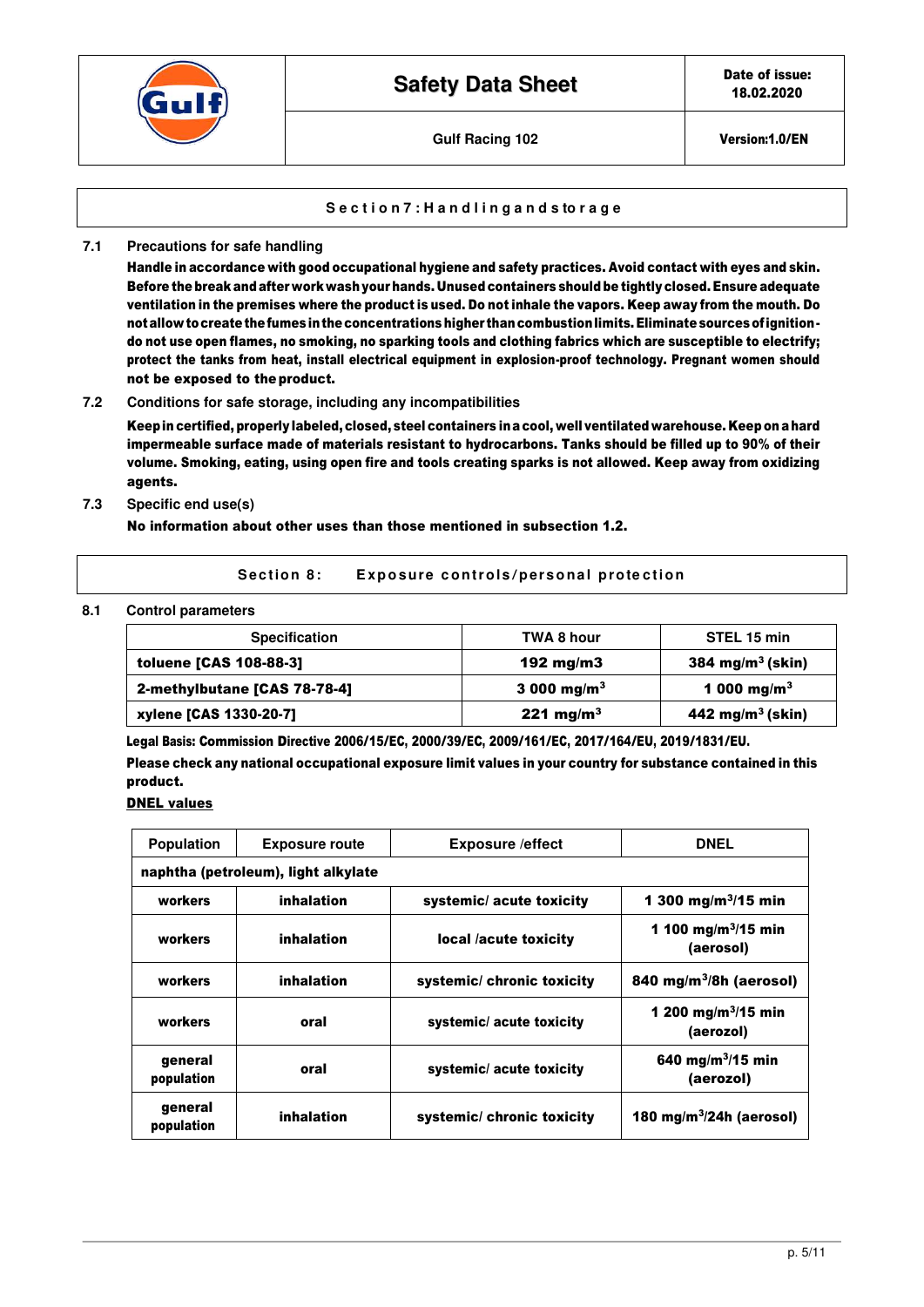

# **Safety Data Sheet** Date of issue:

| <b>Population</b>     | <b>Exposure route</b> | <b>Exposure /effect</b>    | <b>DNEL</b>             |
|-----------------------|-----------------------|----------------------------|-------------------------|
| toluene               |                       |                            |                         |
| workers               | inhalation            | systemic/ chronic toxicity | 1 300 mg/m <sup>3</sup> |
| workers               | inhalation            | systemic/ acute toxicity   | 384 mg/m $3$            |
| workers               | inhalation            | local/ chronic toxicity    | 1 300 mg/m <sup>3</sup> |
| workers               | inhalation            | local /acute toxicity      | 384 mg/m $3$            |
| workers               | skin                  | systemic/ chronic toxicity | 384 mg/kg m.c.          |
| general<br>population | inhalation            | systemic/chronic toxicity  | 56,5 mg/m <sup>3</sup>  |
| general<br>population | inhalaction           | systemic/ acute toxicity   | 226 mg/m $3$            |
| general<br>population | inhalation            | local/ chronic toxicity    | 56,5 mg/m <sup>3</sup>  |
| general<br>population | inhalation            | local /acute toxicity      | 226 mg/m $3$            |
| general<br>population | skin                  | systemic/ chronic toxicity | 226 mg/kg m.c.          |
| general<br>population | oral                  | systemic/chronic toxicity  | $8,13$ mg/kg m.c.       |

#### **8.2 Exposure controls**

Work in accordance good occupational hygiene and safety practices. During operation, do not eat, drink or smoke. Avoid contact with skin and eyes. Avoid breathing vapors or aerosols. Ensure good local and general ventilation at work stations − to ensure the maintenance of concentrations of hazardous components in the atmosphere below the exposure limit values. In case of spilling the substance on worker, showers and eye safety washers should be installed near the working place.



#### Hand and body protection

Use gloves resistant to chemicals. In case of short-term exposure wear the protective gloves with protection level 2 or higher (breakthrough time > 30 min). In case of long-term exposure wear the protective gloves with protection level 6 (breakthrough time > 480 min). Wear protective clothing and shoes – antistatic, resistant to chemicals. Glove material should be chosen individually at the working station.

When using protective gloves during work with chemical products, it should be noted that the efficacy levels and corresponding breakthrough times donot indicate actual times of protection at a particular workplace, because the protection canbe affected by many factors, e.g. temperature, other substances etc. If there are any signs of degradation, damage or change in appearance (colour, flexibility, shape), it is recommended to replace the gloves with a new pair. Please follow the manufacturer's instructions, not only in terms of gloves' usage, but also in terms of their cleaning, maintenance and storage. It is also important to know how to take off the gloves in order to avoid hands contamination.

Eye/face protection

Wear protective goggles.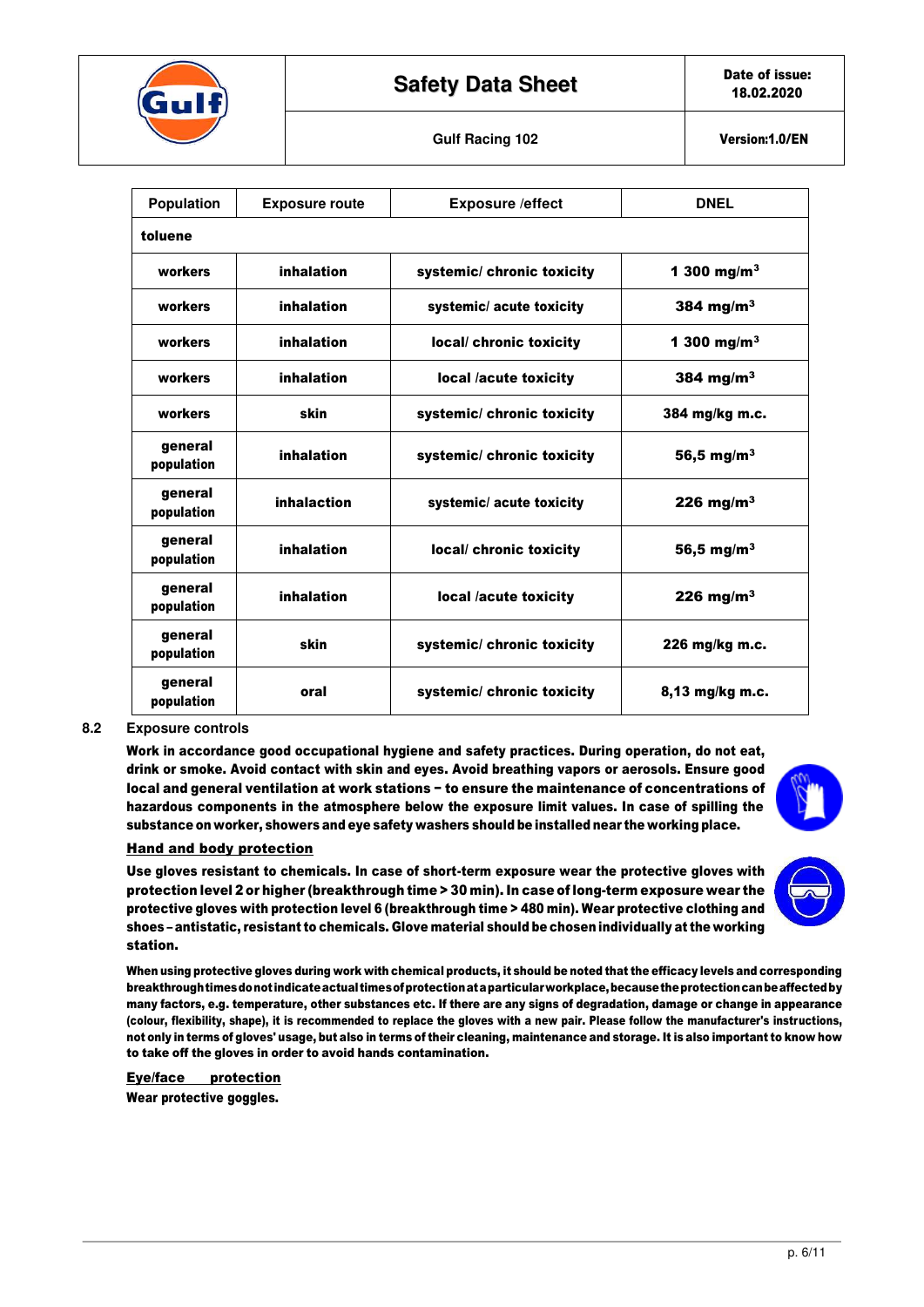



# Respiratory protection

In case of vapors and aerosols formation, use the absorbing or absorbing and filtering equipment of an adequate protective class (class 1/ protection from gasses or vapors with a volume concentration lower than 0,1%; class 2/ protection from gasses or vapors with a volume concentration lower than 0,5%; class 3/ protection from gasses or vapors with a volume concentration up to 1%). If the concentration of oxygen is ≤19% and/or the maximum concentration of toxic substance in the air is ≥1,0% of volume the isolating equipment should be used.

Personal protective equipment must meet requirements of regulation 2016/425/EC. Employer is obliged to ensure equipment adequate to activities carried out, with quality demands, cleaning and maintenance.

#### Environmental exposure controls

Prevent direct runoff into drains / surface waters. Do not contaminate surface waters and drainage ditches, chemicals or used packaging. Any spills, particularly into surface water, should be reported to the appropriate authorities in accordance with national and local regulations. Export as chemical waste in accordance with national and local regulations.

#### **Section 9:** Physical and chemical properties

#### **9.1 Information on basic physical and chemical properties**

|     | physical state:                               | liguid                                                       |
|-----|-----------------------------------------------|--------------------------------------------------------------|
|     | colour:                                       | colorless for straw                                          |
|     | odour:                                        | characteristic for organic solvents                          |
|     | odour threshold:                              | not determined                                               |
|     | pH:                                           | not determined                                               |
|     | melting point/freezing point:                 | not determined                                               |
|     | initial boiling point and boiling range:      | $20-210$ °C                                                  |
|     | flash point:                                  | $< 0^{\circ}$ C                                              |
|     | evaporation rate:                             | not determined                                               |
|     | flammability (solid, gas):                    | not applicable                                               |
|     | upper/lower flammability or explosive limits: | not determined                                               |
|     | vapour pressure (37,8°C):                     | <80 kPa                                                      |
|     | vapour density:                               | not applicable                                               |
|     | density $(15^{\circ}C)$ :                     | 720-785 kg/m <sup>3</sup>                                    |
|     | solubility(ies):                              | does not dissolve in water, dissolves in organic<br>solvents |
|     | partition coefficient: n-octanol/water:       | not determined                                               |
|     | auto-ignition temperature:                    | about 360 °C                                                 |
|     | decomposition temperature:                    | not determined                                               |
|     | explosive properties:                         | vapours may form explosive mixtures with air                 |
|     | oxidising properties:                         | not display                                                  |
|     | viscosity $(37,8^{\circ}C)$ :                 | <1 mmHg                                                      |
| 9.2 | Other information                             |                                                              |
|     | No additional data.                           |                                                              |

# **Section 10: Stability and reactivity**

# **10.1 Reactivity**  The product reacts with strong oxidizing agents. The product may soften some plastics. **10.2 Chemical stability**  The product is stable under normal conditions.

**10.3 Possibility of hazardous reactions**  May form explosive mixtures with air.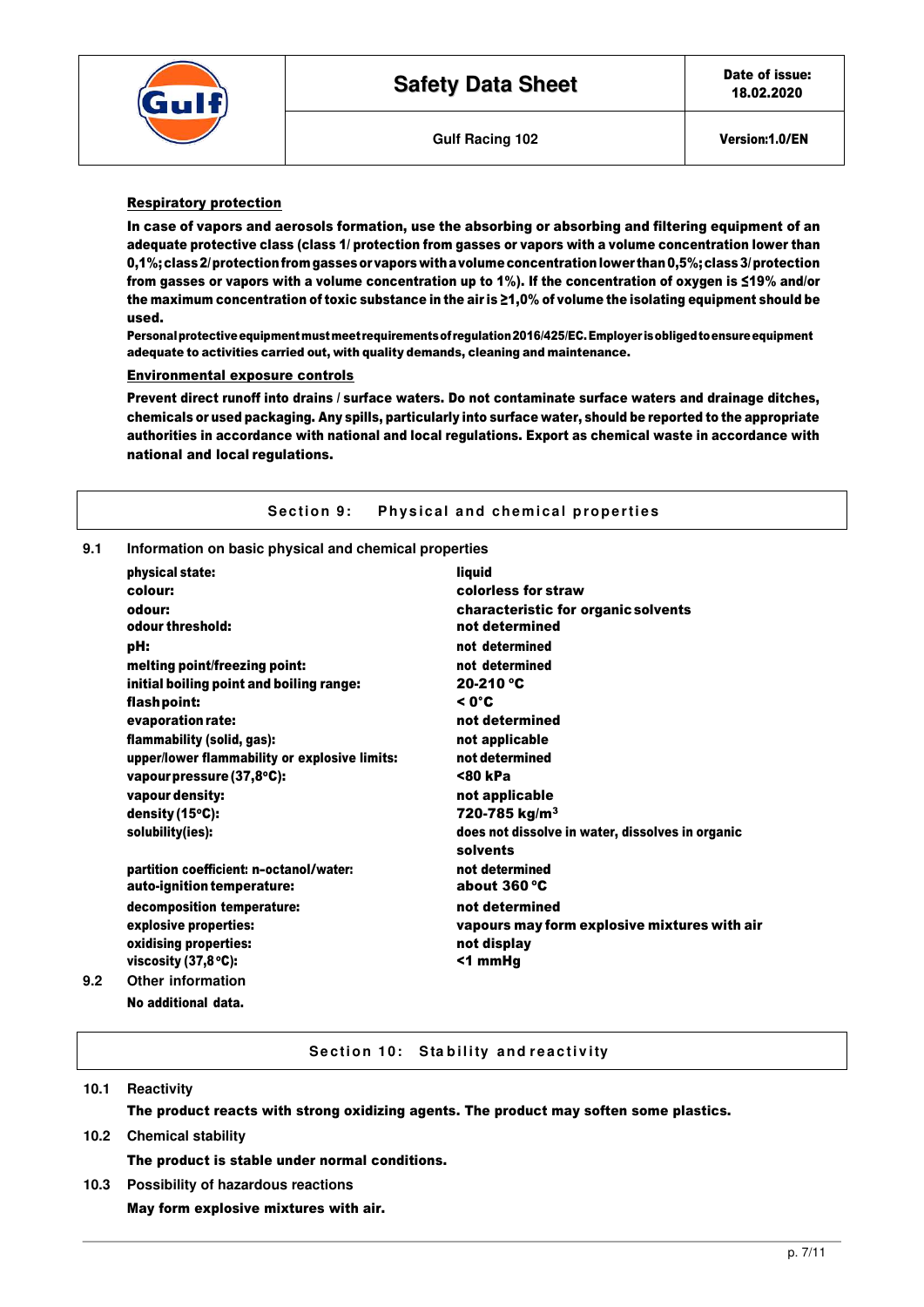|                                                                                       |                                              | <b>Safety Data Sheet</b>                                                                                                                                                                                 | Date of issue:<br>18.02.2020 |
|---------------------------------------------------------------------------------------|----------------------------------------------|----------------------------------------------------------------------------------------------------------------------------------------------------------------------------------------------------------|------------------------------|
|                                                                                       |                                              | <b>Gulf Racing 102</b>                                                                                                                                                                                   | Version:1.0/EN               |
| 10.4                                                                                  | <b>Conditions to avoid</b>                   |                                                                                                                                                                                                          |                              |
|                                                                                       |                                              | Avoid heat sources, elevated temperature, open flames, direct sunlight.                                                                                                                                  |                              |
| 10.5                                                                                  | Incompatible materials                       |                                                                                                                                                                                                          |                              |
|                                                                                       | <b>Strong oxidants.</b>                      |                                                                                                                                                                                                          |                              |
| 10.6                                                                                  | Hazardous decomposition products<br>Unknown. |                                                                                                                                                                                                          |                              |
|                                                                                       |                                              | Section 11: Toxicological information                                                                                                                                                                    |                              |
| 11.1                                                                                  | Information on toxicological effects         |                                                                                                                                                                                                          |                              |
|                                                                                       | <b>Toxicity of components</b>                |                                                                                                                                                                                                          |                              |
|                                                                                       | naphtha (petroleum), light alkylate          |                                                                                                                                                                                                          |                              |
|                                                                                       | $LD_{50}$ (orally, rat)                      | >5 000 mg/kg                                                                                                                                                                                             |                              |
|                                                                                       | $LD_{50}$ (skin, rabbit)                     | >2 000 mg/kg                                                                                                                                                                                             |                              |
|                                                                                       | toluene                                      |                                                                                                                                                                                                          |                              |
|                                                                                       | $LD_{50}$ (orally, rat)                      | 636 mg/kg                                                                                                                                                                                                |                              |
|                                                                                       | $LD_{50}$ (skin, rabbit)                     | 12 124 mg/kg                                                                                                                                                                                             |                              |
|                                                                                       | $LD_{50}$ (inhalation, rat)                  | 4000 ppm/4h                                                                                                                                                                                              |                              |
|                                                                                       | <b>Toxicity of mixture</b>                   |                                                                                                                                                                                                          |                              |
|                                                                                       |                                              | Information concerning acute and/or delayed effects of exposure was specified on the base of classification of<br>the product and/or toxicology testing and the manufacturer's knowledge and experience. |                              |
|                                                                                       | <b>Acute toxicity</b>                        |                                                                                                                                                                                                          |                              |
|                                                                                       | <b>ATEmix (skin):</b>                        | >2000 mg/kg                                                                                                                                                                                              |                              |
|                                                                                       | <b>ATEmix (inhalation, vapour):</b>          | $> 5$ mg/l                                                                                                                                                                                               |                              |
|                                                                                       | <b>Skin corrosion/ irritation</b>            | Based on available data, the classification criteria are not met.                                                                                                                                        |                              |
|                                                                                       | <b>Causes skin irritation.</b>               |                                                                                                                                                                                                          |                              |
|                                                                                       | Serious eye damage/ irritation               |                                                                                                                                                                                                          |                              |
|                                                                                       | <b>Causes serious eye irritation.</b>        |                                                                                                                                                                                                          |                              |
|                                                                                       | <b>Respiratory or skin sensitisation</b>     |                                                                                                                                                                                                          |                              |
|                                                                                       |                                              | Based on available data, the classification criteria are not met.                                                                                                                                        |                              |
|                                                                                       | <b>Germ cell mutagenicity</b>                |                                                                                                                                                                                                          |                              |
|                                                                                       |                                              | Based on available data, the classification criteria are not met.                                                                                                                                        |                              |
|                                                                                       | <b>Carcinogenicity</b>                       |                                                                                                                                                                                                          |                              |
|                                                                                       |                                              | Based on available data, the classification criteria are not met.                                                                                                                                        |                              |
|                                                                                       | <b>Reproductive toxicity</b>                 |                                                                                                                                                                                                          |                              |
|                                                                                       | Suspected of damaging the unborn child.      |                                                                                                                                                                                                          |                              |
|                                                                                       | <b>STOT- single exposure</b>                 |                                                                                                                                                                                                          |                              |
|                                                                                       | May cause drowsiness or dizziness.           |                                                                                                                                                                                                          |                              |
|                                                                                       | <b>STOT- repeated exposure</b>               |                                                                                                                                                                                                          |                              |
| May cause damage to organs through prolonged or repeated exposure through inhalation. |                                              |                                                                                                                                                                                                          |                              |
|                                                                                       | <b>Aspiration hazard</b>                     |                                                                                                                                                                                                          |                              |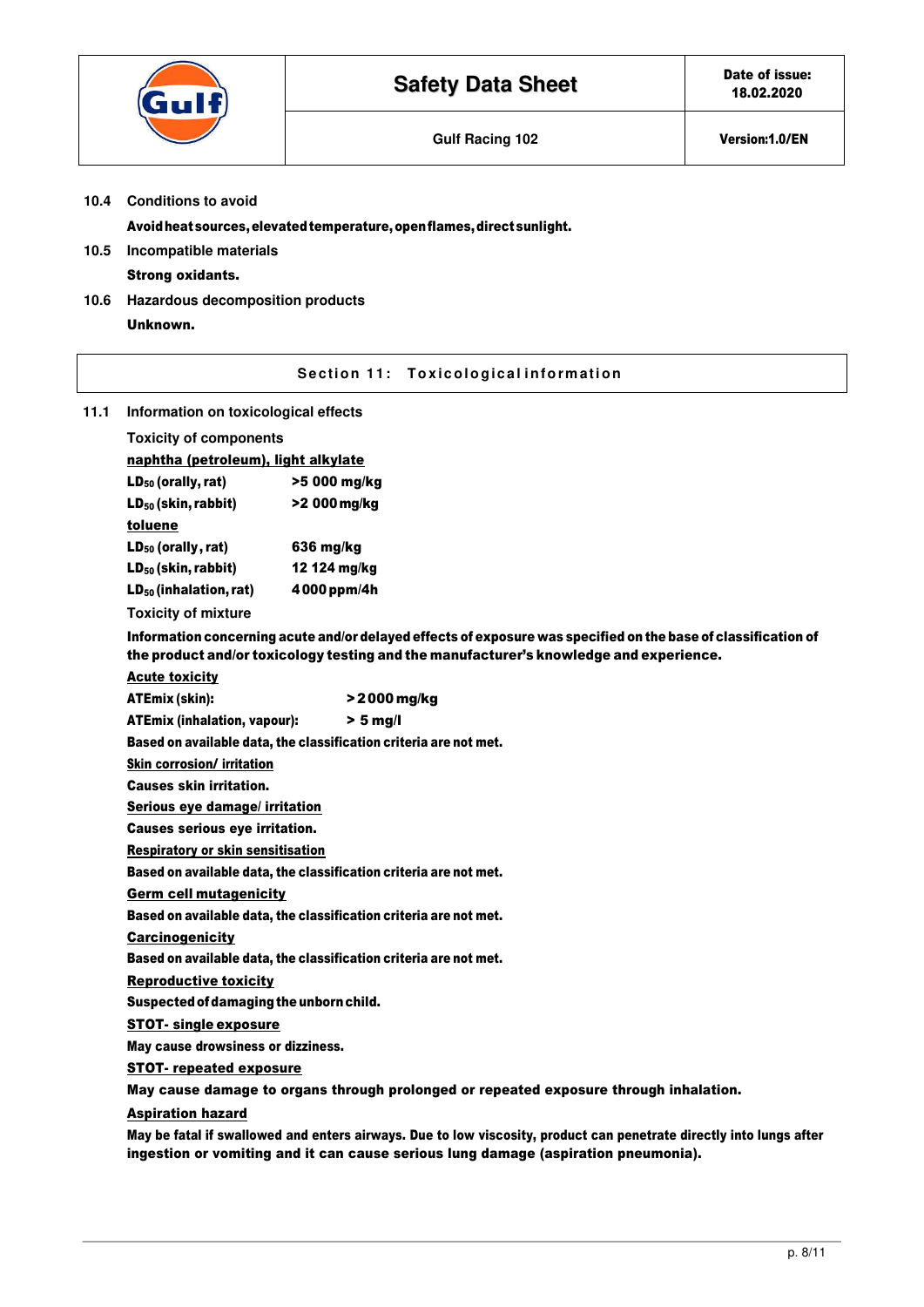



# Health effects of acute exposure

Mucous membrane irritation, tearing, hyperemia of conjunctiva, irritation of the respiratory tract, headache, dizziness, nausea, vomiting; with higher concentrations of vapor: abnormal coordination, confusion, unconsciousness. Acute, severe and even fatal aviation gasoline poisonings occur during cleaning tanks, storage tanks and transfer to another container. There is a risk of aviation gasoline penetration through the soaked clothing and skin into the system. Aviation gasoline damages internal organs, including bone marrow and liver. Sensitizes the cardiac muscle. Leads to respiratory paralysis.

#### Health effects of chronic exposure

Most frequent symptoms of chronic poisoning: upper respiratory inflammation and skin inflammation (dryness, redness, cracking). Symptoms that are observed: decreased appetite, general weakness and conjunctivitis, symptoms connected with central nervous system.

#### **Section 12: Ecological information**

| 12.1 | <b>Toxicity</b>                                  |              |  |  |
|------|--------------------------------------------------|--------------|--|--|
|      | naphtha (petroleum), light alkylate              |              |  |  |
|      | Toxicity for fish $LG_{50}$                      | 5,5 mg /l/96 |  |  |
|      | Toxicity for daphnia $EC_{50}$                   | 3,78 mg /l/4 |  |  |
|      | <b>Toluene</b>                                   |              |  |  |
|      | Toxicity to aguatic organisms $LC_{50}$          | 70-420 mg/l  |  |  |
|      | Toxicity to daphnia $EC_{50}$                    | 270 mg/l (L  |  |  |
|      | Toxicity to algae $EC_{50}$                      | 125-160 mg   |  |  |
|      | <b>Mixture toxicity</b>                          |              |  |  |
|      | Toxic to aquatic life with long lasting effects. |              |  |  |
|      |                                                  |              |  |  |

**h** (Oncorhynchus kisutch) **8h (**Ceriodaphnia dubia)

Toxicity to daphnia EC<sup>50</sup> 270 mg/l (*Daphnia magna)*  $J/I(Scene desmus)$ 

#### **12.2 Persistence and degradability**

No data.

**12.3 Bioaccumulative potential** 

No data.

**12.4 Mobility in soil** 

Insoluble in water, it floats on the surface. Product is mobile in soil. Mobility of components of the mixture in soil depends on the hydrophilic and hydrophobic properties and biotic and abiotic conditions of soil, including its structure, climatic conditions, seasons and soil organisms (mostly: bacteria, fungus, algae, invertebrates).

**12.5 Results of PBT and vPvB assessment** 

Components of this mixture meet criteria for PBT or vPvB in accordance with Annex XIII of REACH Regulation.

**12.6 Other adverse effects** 

The mixture is not classified as hazardous to the ozone layer. Consider other harmful effects of individual components of the mixture on the environment (e.g., endocrine disrupting potential, global warming potential).

**Section 13: Disposal considerations** 

**13.1 Waste treatment methods** 

Disposal methods for the product: dispose in accordance with applicable regulations. Do not introduce into drains. Residues store in sealed, steel containers. Wastes classify as hazardous waste.

Disposal methods for used packing: reuse/recycle/eliminate empty containers in accordance with the local legislation. Only completely emptied packaging can be recycled. Do not mix with other waste. The classification for this waste meets the requirements for the hazardous waste.

Legal basis: Directive 2008/98/EC, 94/62/EC.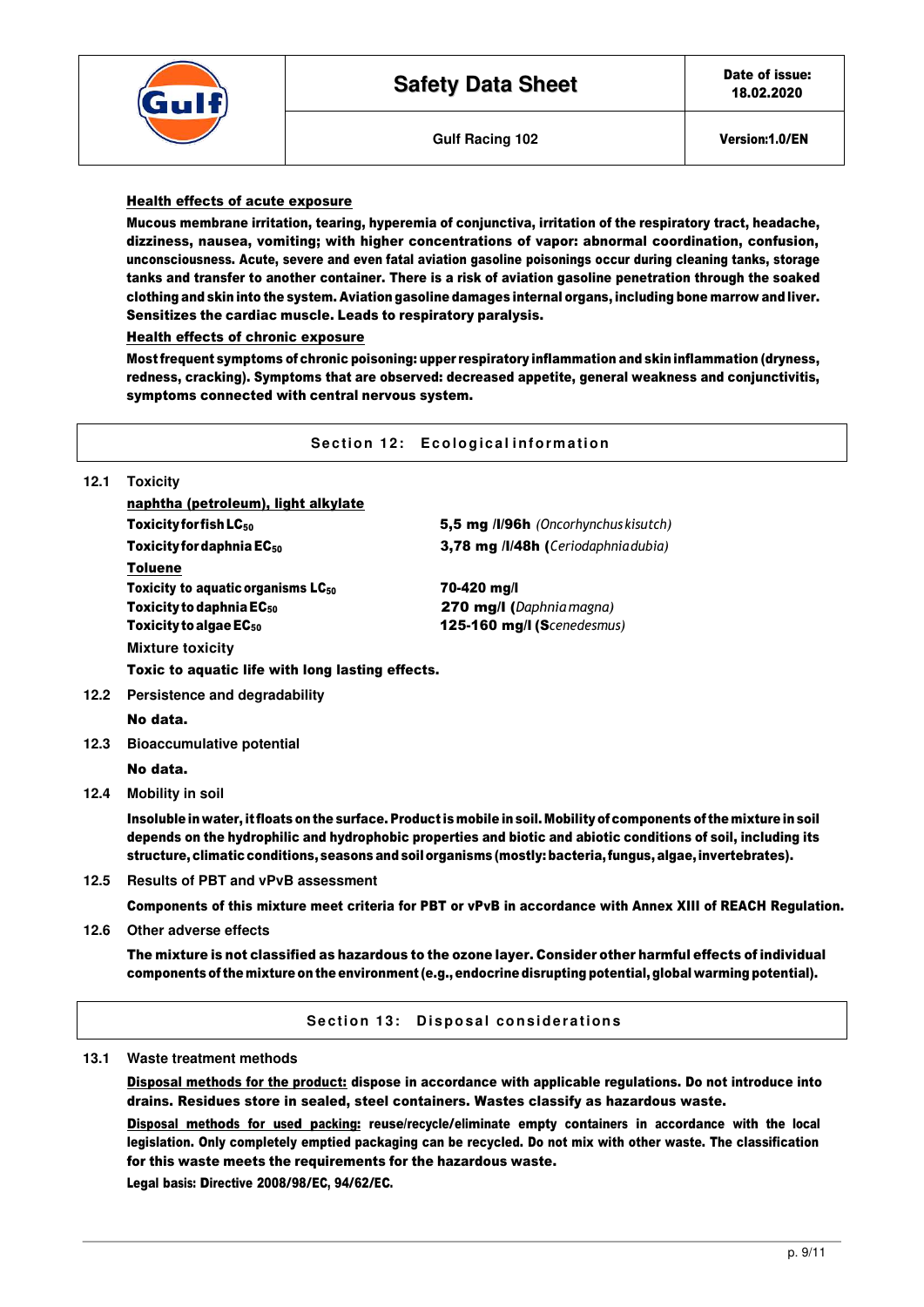

# **Section 14: Transport information**

- **14.1 UN numer (ONZ Number)** UN 1203
- **14.2 UN proper shipping name**

| <b>ADR/RID</b> | <b>MOTOR SPIRIT</b> |
|----------------|---------------------|
| IMDG           | <b>MOTOR SPIRIT</b> |
| ICAO/IATA      | <b>MOTOR SPIRIT</b> |

**14.3 Transport hazard class(es)** 

3

**14.4 Packing group** 

II

**14.5 Environmental hazards** 

The mixture is hazardous for the environment in accordance with the criteria included in transport regulations and in accordance with the criteria covered by the UN Model Regulations includes symbol 5.2.1.8.3 ADR and the entry in the shipping document compliant with 5.4.1.1.18.

Special regulation – label the article (unit packaging over 5 L, IBC and tanks) with the symbol compliant with 5.2.1.3 ADR.

**14.6 Special precautions for user** 

Wear suitable protective clothing, gloves and eye / face protection in accordance with section 8. Avoid ignition sources. Based on the regulation 5.4.1.1.18 ADR, special regulations regarding the carriage of materials hazardous for the environment are in force, so the shipping document (CMR) should include an additional entry "ENVIRONMENTALLY HAZARDOUS" or "MARINE POLUTANT''.

**14.7 Transport in bulk according to Annex II of Marpol and the IBC Code** 

Not applicable.

# **Section 15: Regulatory information**

**15.1 Safety, health and environmental regulations/legislation specific for the substance or mixture** 

**Regulation (EC) No 1907/2006** of the European Parliament and of the Council of 18 December 2006 concerning the Registration, Evaluation, Authorization and Restriction of Chemicals (REACH), establishing a European Chemicals Agency, amending Directive 1999/45/EC and repealing Council Regulation (EEC) No 793/93 and Commission Regulation (EC) No 1488/94 as well as Council Directive 76/769/EEC and Commission Directives 91/155/EEC, 93/67/EEC, 93/105/EC and 2000/21/EC as amended.

**Regulation (EC) No 1272/2008** of the European Parliament and of the Council of 16 December 2008 on classification, labelling and packaging of substances and mixtures, amending and repealing Directives 67/548/EEC and 1999/45/EC, and amending Regulation (EC) No 1907/2006 as amended.

**Commission Regulation (EC) No 790/2009** of 10 August 2009 amending, for the purposes of its adaptation to technical and scientific progress, Regulation (EC) No 1272/2008 of the European Parliament and of the Council on classification, labelling and packaging of substances and mixtures (Text with EEA relevance).

**Commission Regulation (EU) No 2015/830** of 28 May 2015 amending Regulation (EC) No 1907/2006 of the European Parliament and of the Council on the Registration, Evaluation, Authorisation and Restriction of Chemicals (REACH) (Text with EEA relevance).

**Directive 2008/98/EC** of the European Parliament and of the Council of 19 November 2008 on waste and repealing certain Directives.

**European Parliament and Council Directive 94/62/EC** of20 December 1994on packaging andpackaging waste.